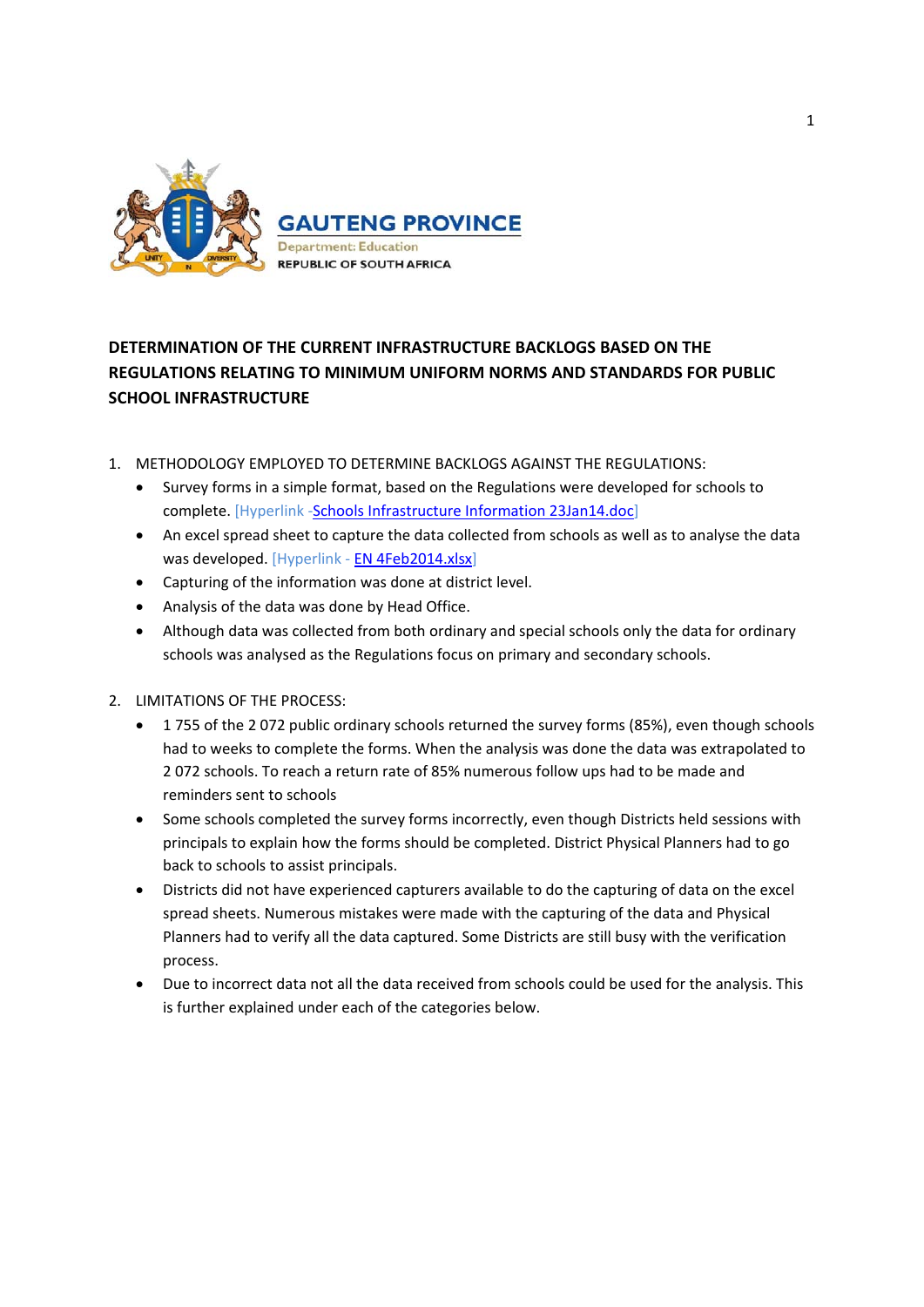# 3. ADDRESSING BACKLOGS ACCORDING TO THE TARGETS DETERMINED BY THE REGULATIONS

### 3.1. THREE (3) YEAR TARGET

3.1.1. Regulation 3(a): Schools built entirely from mud, asbestos, wood and metal

There are no schools built entirely from mud, wood or metal. There are however 26 schools that consists entirely/ predominantly of either asbestos or fibre cement. A process is under way to determine whether these schools consist of asbestos or fibre cement. This can only be determined by a specialist. However, for the purpose of the backlog determination against the Regulations, it will be assumed that all 26 schools are built of asbestos as these schools were built prior to 1980. Once the number of schools that consist entirely/ predominantly of actual asbestos has been determined, these schools will be prioritised for replacement based on condition.

# 3.1.2. Regulation 3(b): Schools that do not have any access to any form of power supply, water supply and sanitation

All schools have access to some form of water and sanitation. There are 2 schools without electricity. These schools have previously been provided with solar electricity through the ASIDI programme but due the vulnerability of the school resulting from the area in which the schools are situated, the solar systems at both schools were stolen a few weeks after the installation. The schools will now be provided with generators that can be locked up after school. The cost of the generators will not be factored into the norms and standards backlog eradication plan.

#### 3.2. SEVEN (7) YEAR TARGET

Regulation 3(c): Prioritise norms and standards relating to availability of classrooms, electricity, water, sanitation, electronic connectivity and perimeter security

#### 3.2.1. Availability of classrooms: New schools and ordinary classrooms backlogs:

Although only 1 755 schools submitted survey forms, data for 101 of the 317 schools that did not submit survey forms could be found on the NEIMS database. This brought the number of schools for which ordinary classroom data is available to 1 856.

533 of the 1 856 schools have classroom shortages. These schools were grouped into residential suburbs. If the total number of classroom shortages were enough to constitute a full school, the numbers of classroom shortages were translated into full schools. This resulted in a shortage/ backlog of 43 primary and 66 secondary schools, a total of 109 schools. If this number is extrapolated to the 2 072 public ordinary schools, 122 new schools are required, i.e. 48 primary schools and 74 secondary schools.

A total of 496 primary school classrooms and 462 secondary school classrooms are required in areas where the total classroom shortage in the area is not enough to constitute a full school building. A grand total of 958 ordinary classrooms, based on the 1 856 schools that returned the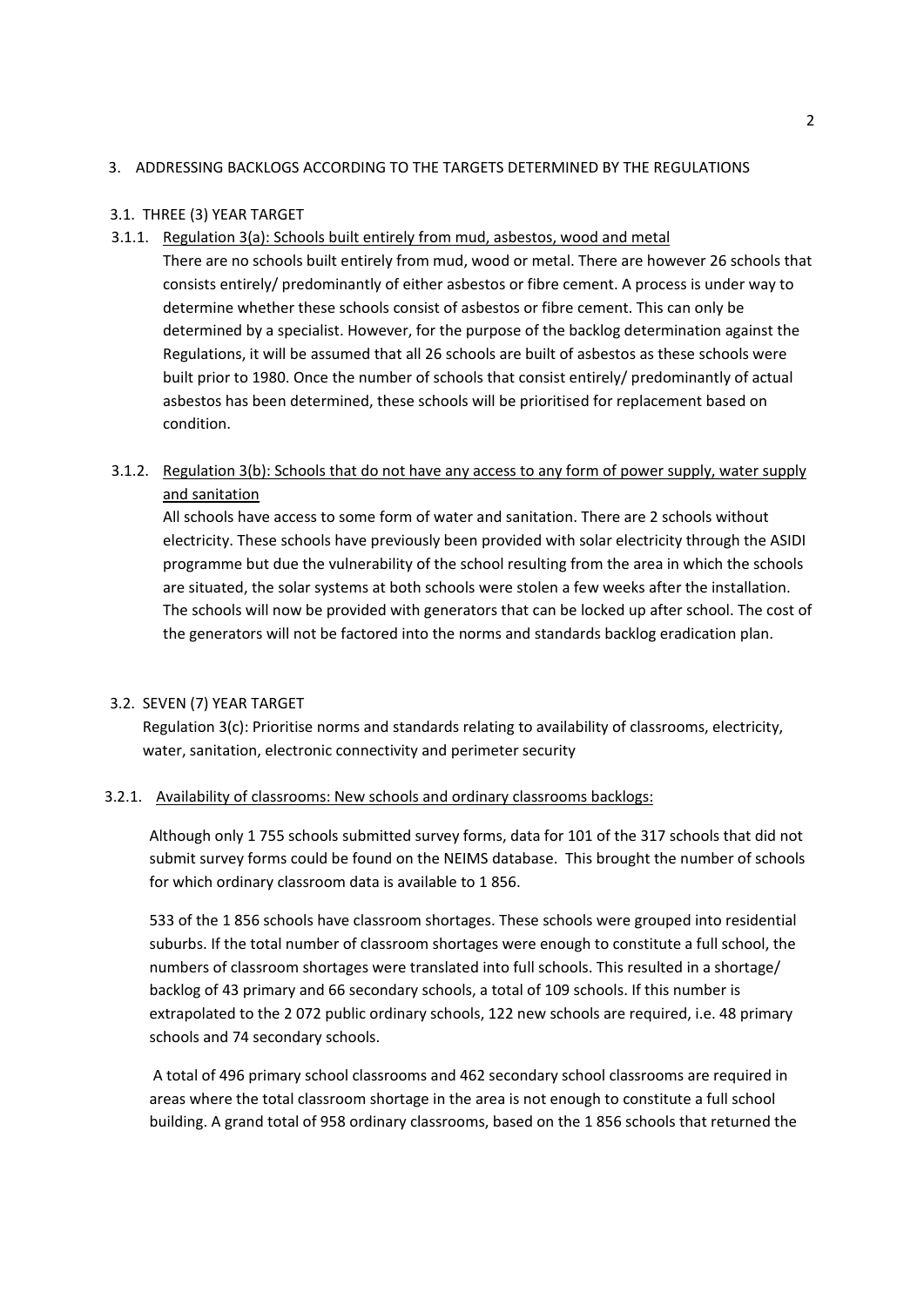survey forms, are required in these areas. If this is extrapolated to the 2 072 public ordinary schools, an additional 1 069 ordinary classrooms are required at existing schools.

3.2.2. Availability of electricity: Schools partially without electricity 28 schools have a total of 86 facilities without electricity. These units range from classrooms to toilets and stores etc.

# 3.2.3. Availability of water: Schools without sufficient water All schools are provided with some form of water supply in various forms. Of the 2 072 schools, 54 schools are reliant on boreholes. The remaining 2 018 all have municipal connections.

# 3.2.4. Availability of sanitation: Schools with pit latrines and schools with insufficient toilets Of the 1 7 55 schools some do not have a sufficient number of toilets for learners whilst others have an insufficient number of toilets for educators. The breakdown of these shortages is as follow:

- 264 schools have a shortage of 1 093 girls' toilet seats. 650 chemical toilets are used by girls to alleviate the shortage of toilets. This brings the total shortage of girls' toilet seats to 1 743. If this is extrapolated to 2 072 schools the shortage is 2 058.
- 262 schools have a shortage of 1 056 boys' toilet seats. 554 chemical toilets are used by boys to alleviate the shortage of toilets. This brings the total shortage of boys' toilet seats to 1 610. Extrapolated to 2 072 schools the shortage becomes 1 901.
- 351 schools have a shortage of 1 422 urinals for boys. Extrapolated to 2 072 schools the shortage becomes 1 679.
- 156 schools have a shortage of 251 toilet seats for grade R learners. Extrapolated to 2 072 schools the shortage becomes 296.
- 1 263 schools have a shortage of 2 080 toilets for people with disabilities. Extrapolated to 2 072 schools the shortage becomes 2 456.
- <sup>4</sup> 432 schools have of shortage of 662 toilet seats for female staff. Extrapolated to 2072 schools the shortage becomes 734.
- **205 schools have a shortage of 210 toilet seats for male staff. Extrapolated to 2072 schools the** shortage becomes 248.
- 303 schools have a shortage of 458 urinals for male staff. Extrapolated to 2 072 schools the shortage becomes 541.
- **7** schools have a total of 92 pit toilet seats that must be replaced with waterborne systems, including conservancy and water tanks. Extrapolated to 2 072 schools the shortage becomes 109.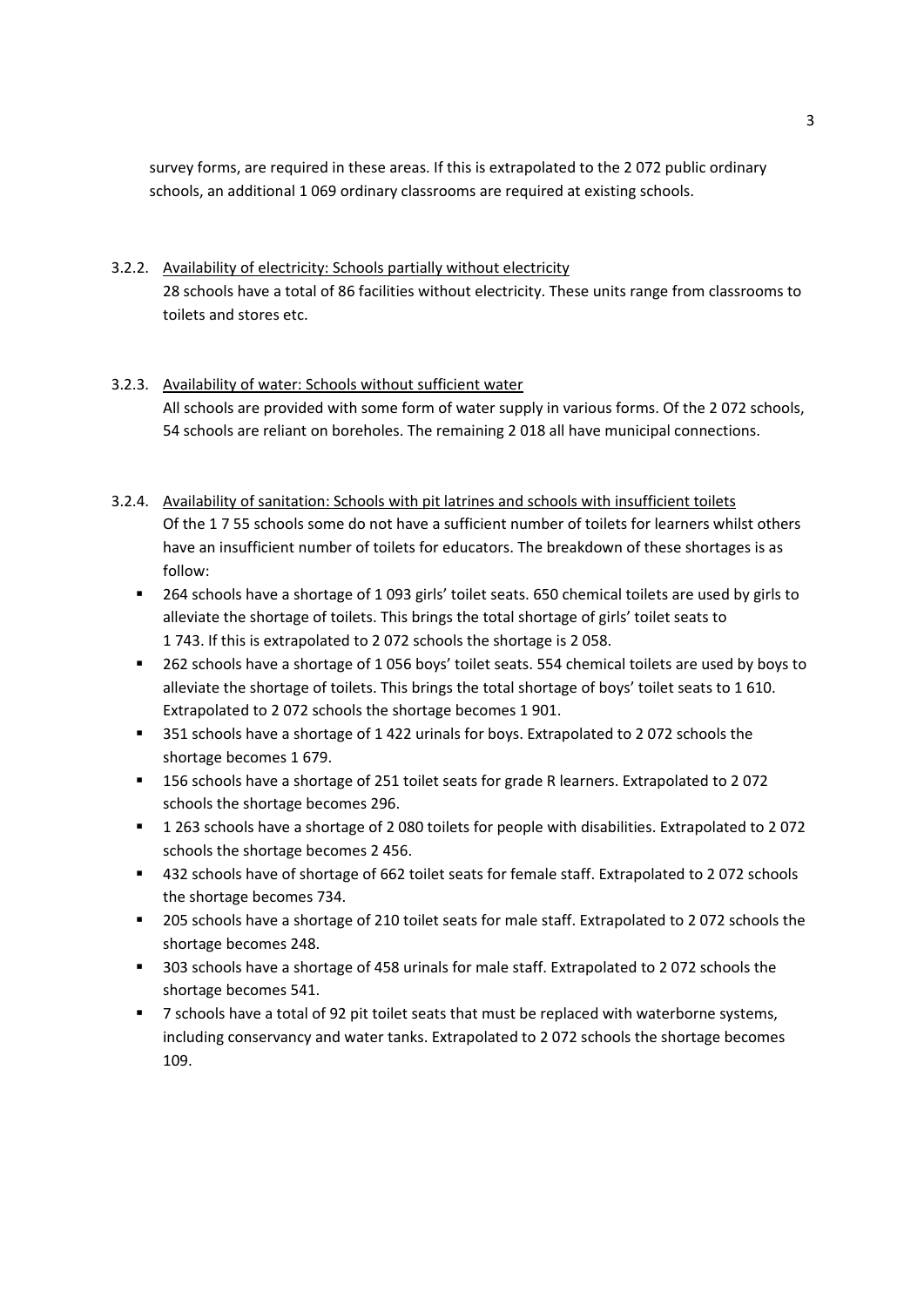#### 3.2.5. Availability of electronic connectivity

1 419 of the 1 755 schools have electronic connectivity for administration purposes, 1 065 have connectivity for learning and teaching whilst 764 have a wireless network. If the 1 419 schools with electronic connectivity is extrapolated to the 2 071 schools then 1 675 schools have connectivity which means that 397 schools must be provided with connectivity.

#### 3.2.6. Availability of perimeter security:

In terms of Regulation 17 each school site must be surrounded by appropriate fencing to a minimum height of at least 1.8m in height.

283 of the 1 755 schools that returned the survey forms do not have appropriate fencing, i.e. the school is not completely surrounded by fencing of a minimum height of 1.8m or the fence is dilapidated. If this is extrapolated to the 2 072 the number of schools with inappropriate fencing is 334. 174 of the 283 fences are in a poor condition.

#### 3.3. TEN (10) YEAR TARGET

#### 3.3.1.SPECIALIST CLASSROOMS/ FACILITIES BACKLOGS:

#### 3.3.1.1. Grade R classrooms

The number of grade R classrooms required per school is calculated based on the existing number of grade R learners enrolled at each school, at a ratio of 30 learners per classroom. Of the 1 755 schools that submitted survey forms, 1 253 have grade R learners. Of the 1 253 schools, 953 have standard grade R classrooms. The remaining 300 use ordinary classrooms or other type of structures to accommodate their grade R learners. These 300 schools have a total shortage of 651 grade R classrooms. Of the 953 schools that have grade R classrooms, 138 have a shortage of 243 classrooms.

The total number of grade R learners enrolled in the 1 253 schools is 93 186. The total number of grade R learners enrolled in the province is 98 137. The total shortage of grade R classrooms in the 1 253 schools with 93 186 grade R learners is 894. If this number is extrapolated to the 98 137 learners enrolled in grade R in the province, the total shortage of grade R classrooms in the province is 939.

#### 3.3.1.2. Libraries

520 of the 1 755 schools do not have libraries. If this is extrapolated to 2 072 schools, the shortage becomes 613.

#### 3.3.1.3. Multimedia centre

336 schools should have multi media centres. Of these 336 schools, 147 have libraries. Of the 147 that have libraries, 124 schools have both a library and a computer centre. Therefore, 23 schools have libraries that can be converted into a multimedia centre and 189 schools require newly built multimedia centres. Extrapolated to 2 072 schools it becomes 27 and 223 schools respectively.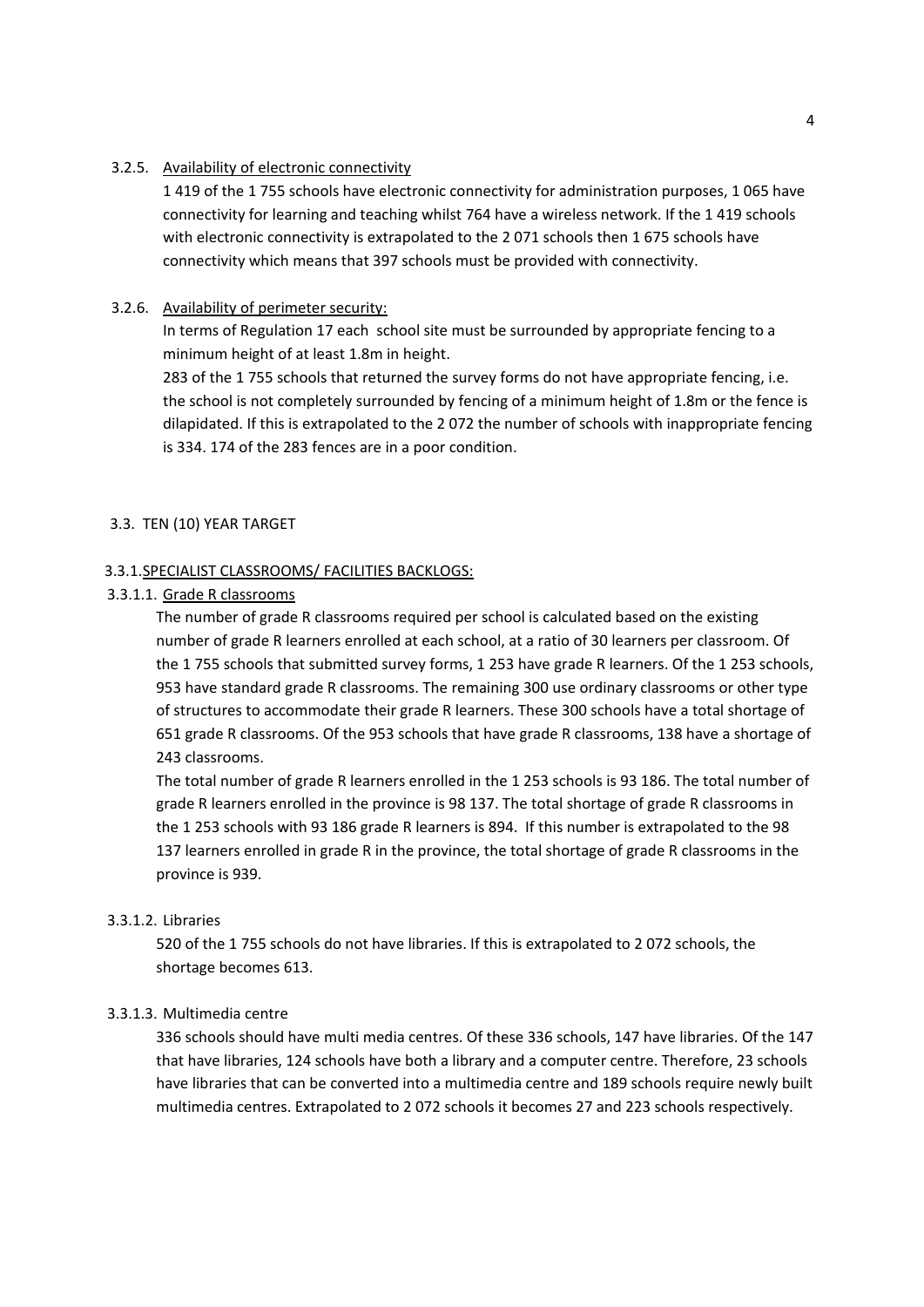#### 3.3.1.4. Physical Sciences laboratories

1 311 schools do not have laboratories for Physical Sciences. Extrapolated to 2 072 schools it becomes 1 548

### 3.3.1.5. Life Sciences Laboratories

284 secondary schools do not have Life Sciences laboratories. Extrapolated to 2 072 schools it becomes 335.

# 3.3.1.6. Technology rooms:

1 544 schools do not have technology rooms. Extrapolated to 2 072 schools it becomes 1 823.

### 3.4. 2030 TARGET

# 3.4.1.SPECIALIST CLASSROOMS/ FACILITIES BACKLOGS:

- 3.4.1.1. Multipurpose classrooms
- 3.4.1.2. Computer rooms

## 3.4.2.ADMINISTRATION AREAS

- 3.4.2.1. Principal's office
- 3.4.2.2. Deputy principal's office
- 3.4.2.3. Admin office
- 3.4.2.4. Reception area
- 3.4.2.5. Storage for admin
- 3.4.2.6. Strong room
- 3.4.2.7. Counseling room
- 3.4.2.8. Staff kitchenette
- 3.4.2.9. Sick room
- 3.4.2.10. HOD's offices
- 3.4.2.11. Printing room

# 3.4.3.PARKING BAYS

## 3.4.4.TOILETS